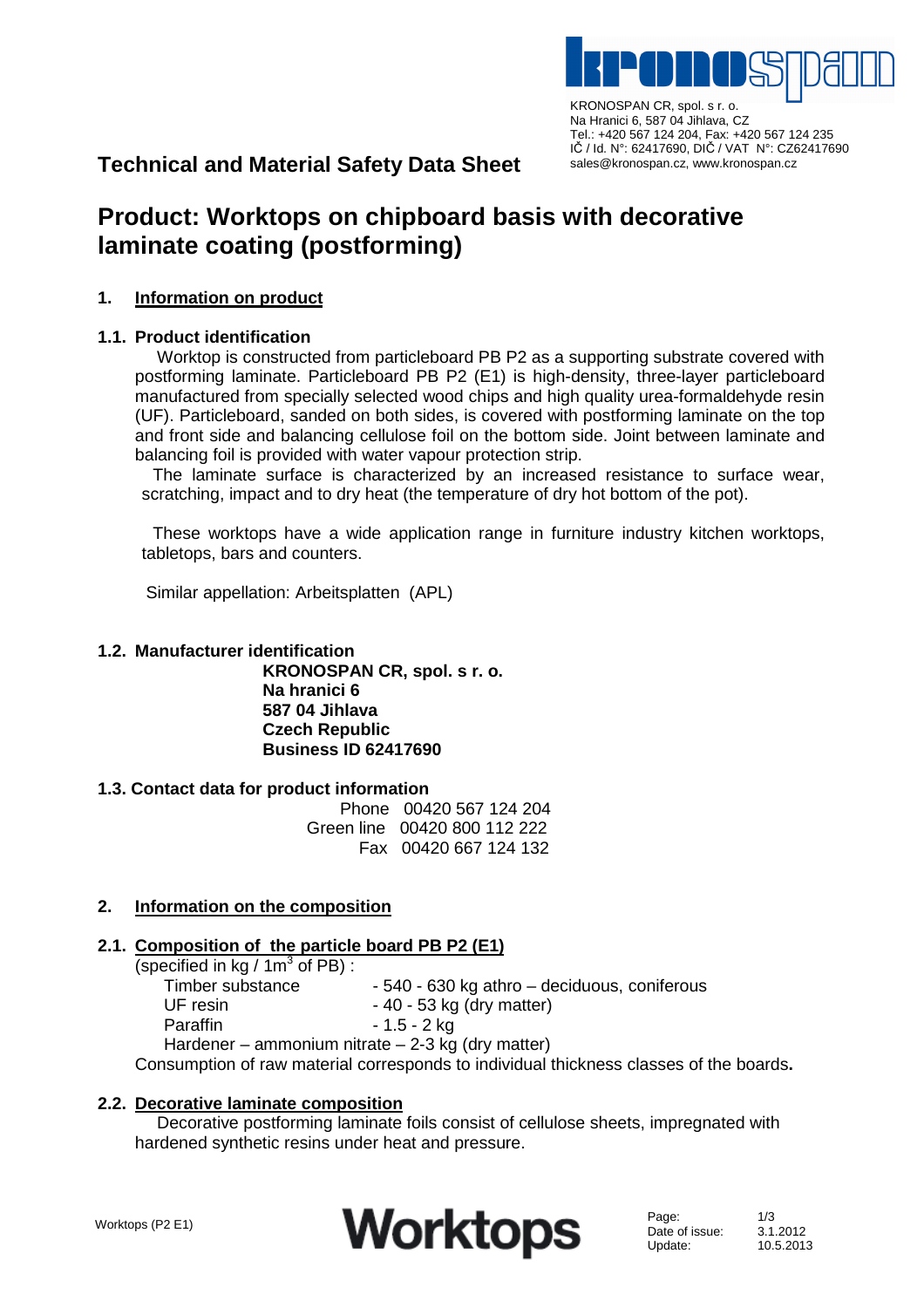

IČ / Id. N°: 62417690, DIČ / VAT N°: CZ62417690 sales@kronospan.cz, www.kronospan.cz

# **Technical and Material Safety Data Sheet**

## **3. Property information**

- **3.1. Mechanical-physical properties**  surface resistance of postforming laminate comply to general requirements determined in EN 438-3 for laminate type HGP and evaluation methods mentioned in EN 438-2:
	- Resistance to surface wear, scratching, impact by small diameter ball
	- Resistance to dry heat (180°C) and staining
	- Resistance to light fastness, water vapour
	- Resistance to cigarette burns.

#### **3.2. Hygienic requirements**

Boards comply with formaldehyde emission requirements according to Guideline DIBt 100 – "Guideline to classification and inspection of wood based panels regarding to release of formaldehyde".

Boards comply with requirements for materials and articles intended to come into contact with food according to EU Regulation (EC) No 1935/2004.

#### **3.3. Fire properties**

On the basis of Commission Decision 2003/593/EC of  $7<sup>th</sup>$  August 2003 the reaction of fire of PB P2 boards are established by Classification without further testing (CWFT). PB P2 is classified as class D within its additional classification according to smoke generation s2 and particles burning in flame d0. Complete classification is expressed as **D-s2, d0.** 

#### **4. Transport and storage instructions**

#### **4.1. Transport**

- Railway carriages intended for this type of transport (closed and secured against climatic influence). In the carriages there are movable obstruction and fixing device (courting) which protects the goods against the damage.
- By road trucks. Canvas covers are used to protect the goods against climatic influence and fixing device (courting) are used to disable the movement and consequent damage of the goods inside the truck.

#### **4.2. Storage**

Store the boards in a dry and ventilated area in optimum air humidity of 40 – 65%. The boards must be separated with interlays and the bottom pack should be stored min. 10 cm above the floor.

#### **5. Disposal of waste generated during particleboards processing**

With regards to general obligations imposed by the Act No.185/2001 Coll. (Czech law), on waste, the priority is to search for the material reuse of the respective waste in case that it was not possible to prevent its generation. In this respect those types of waste can be regarded as waste which complies with the requirements stipulated by Kronospan CR, spol. s r.o. Jihlava concerning raw material.